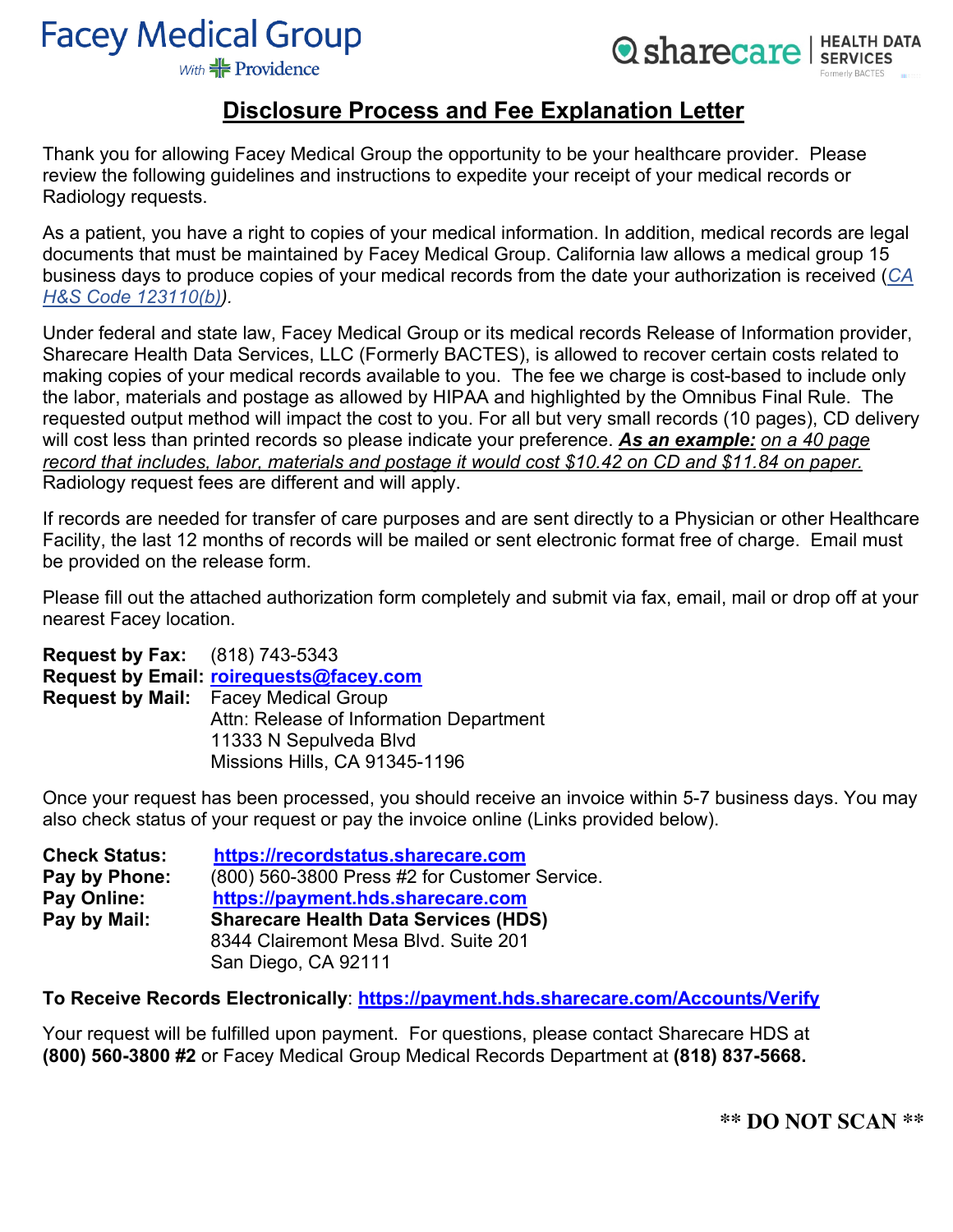## **Facey Medical Group**

With  $\frac{1}{\sqrt{2}}$  Providence

 *EMRN: \_\_\_\_\_\_\_\_\_\_\_\_\_\_\_\_\_\_* 

#### **AUTHORIZATION FOR RELEASE OF MEDICAL INFORMATION**

**Attention: Release of Information Department** 

**Office** (818) 837-5668 **Fax** (818) 743-5343 **Email** roirequests@facey.com **Address:** 11333 N. Sepulveda Blvd, Mission Hills, CA. 91345

**Type of Records Requested:** (If selecting more than one option, additional charges may apply)

 $\Box$  Paper copy of records  $\Box$   $\Box$  CD Copy of records  $\Box$  E-Mail records

Inspection of records (by appointment only *- allow 5 business days*)

 Transfer Request to another Medical Care Provider *(The last 12 months of visits will be provided at no cost when sent directly to a Physician or other Medical facility)*

**I request access as the**  $\Box$  Patient  $\Box$  Parent/Guardian  $\Box$  Medical Power of Attorney *(Proof of legal documentation is required)* 

| Patient Name: ( <i>Please print clearly</i> )                                   | AKA:        |                       | Date of Birth:                           |  |
|---------------------------------------------------------------------------------|-------------|-----------------------|------------------------------------------|--|
| Address:                                                                        | City State: | Zip Code:             | <b>Contact Phone Number:</b>             |  |
| Please SEND medical information TO:<br>( <i>Check if same as above</i> $\Box$ ) |             |                       | Please REQUEST medical information FROM: |  |
| Name of Person or Entity to Receive Information                                 |             |                       | Name of Medical Office/Provider          |  |
| <b>Street Address</b>                                                           |             | <b>Street Address</b> |                                          |  |
| City, State and Zip Code                                                        |             |                       | City, State and Zip Code                 |  |
| Telephone/Fax                                                                   | Email       | Telephone/Fax         | Email                                    |  |

**Duration:** This authorization will expire 12 months from the date signed.

**Revocation Process:** I understand that I may refuse to sign or may revoke (at any time) this authorization for any reason and that such refusal or revocation will not affect the commencement, continuation or quality of my treatment at Facey Medical Group.

**Right to Copy:** I have a right to receive a copy of the Authorization upon request.

**Re-Disclosure Statement:** I understand that once Facey Medical Group discloses my health information to the recipient, Facey Medical Group cannot guarantee that the recipient will not re-disclose my health information to a third party. The third party may not be required to abide by this authorization or applicable law governing the use and disclosure of my health information.

#### Scan under Auth. and Consents – ROI/Legal